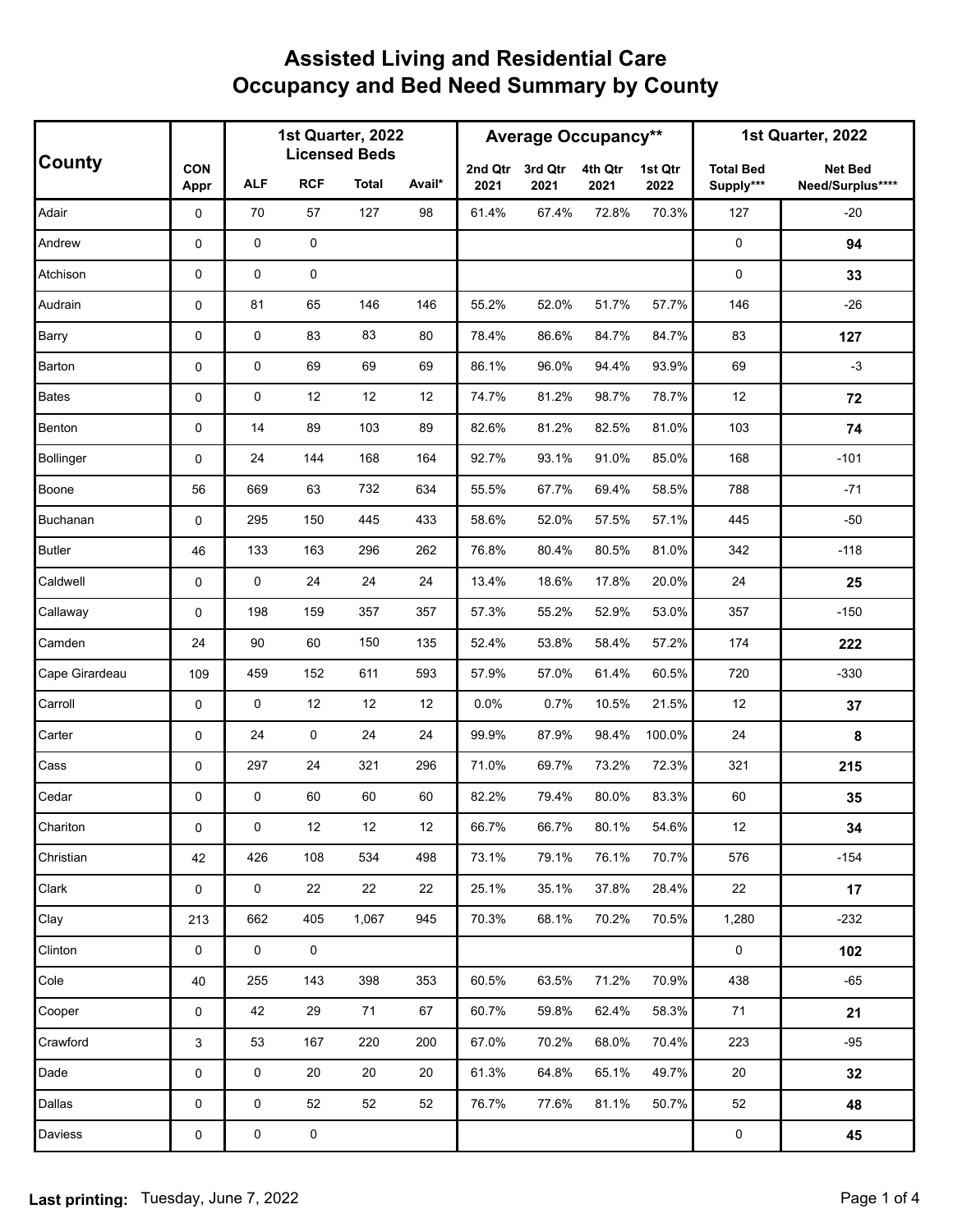|            |                    | 1st Quarter, 2022<br><b>Licensed Beds</b> |            |              |        | <b>Average Occupancy**</b> |                 |                 |                 | 1st Quarter, 2022             |                                    |
|------------|--------------------|-------------------------------------------|------------|--------------|--------|----------------------------|-----------------|-----------------|-----------------|-------------------------------|------------------------------------|
| County     | <b>CON</b><br>Appr | ALF                                       | <b>RCF</b> | <b>Total</b> | Avail* | 2nd Qtr<br>2021            | 3rd Qtr<br>2021 | 4th Qtr<br>2021 | 1st Qtr<br>2022 | <b>Total Bed</b><br>Supply*** | <b>Net Bed</b><br>Need/Surplus**** |
| Dekalb     | 0                  | 0                                         | 88         | 88           | 88     | 56.5%                      | 53.1%           | 24.9%           | 57.8%           | 88                            | $-28$                              |
| Dent       | 0                  | $\mathbf 0$                               | 35         | 35           | 35     | 65.1%                      | 63.0%           | 73.2%           | 68.9%           | 35                            | 55                                 |
| Douglas    | 0                  | $\mathbf 0$                               | 40         | 40           | 33     | 69.3%                      | 76.0%           | 74.1%           | 81.0%           | 40                            | 50                                 |
| Dunklin    | 0                  | 50                                        | 122        | 172          | 172    | 75.4%                      | 79.5%           | 69.6%           | 70.9%           | 172                           | $-39$                              |
| Franklin   | 34                 | 533                                       | 120        | 653          | 615    | 58.5%                      | 57.2%           | 52.3%           | 56.9%           | 687                           | $-149$                             |
| Gasconade  | 0                  | 37                                        | 96         | 133          | 127    | 46.2%                      | 50.2%           | 57.5%           | 57.5%           | 133                           | $-37$                              |
| Gentry     | 0                  | 12                                        | 0          | 12           | 9      | 98.2%                      | 86.5%           | 73.6%           | 93.7%           | 12                            | 22                                 |
| Greene     | 165                | 863                                       | 396        | 1,259        | 1,170  | 73.0%                      | 66.6%           | 69.1%           | 69.3%           | 1,424                         | 13                                 |
| Grundy     | 0                  | 0                                         | 62         | 62           | 62     | 63.7%                      | 67.8%           | 54.6%           | 61.5%           | 62                            | $-8$                               |
| Harrison   | 0                  | $\mathbf 0$                               | 36         | 36           | 36     | 35.1%                      | 32.4%           | 28.1%           | 18.8%           | 36                            | 12                                 |
| Henry      | 0                  | 84                                        | 54         | 138          | 138    | 58.6%                      | 54.8%           | 58.2%           | 54.8%           | 138                           | $-10$                              |
| Hickory    | 0                  | $\mathbf 0$                               | 0          |              |        |                            |                 |                 |                 | $\mathbf 0$                   | 92                                 |
| Holt       | 0                  | $\mathbf 0$                               | 0          |              |        |                            |                 |                 |                 | $\mathbf 0$                   | 30                                 |
| Howard     | 0                  | 60                                        | 12         | 72           | 72     | 97.3%                      | 95.4%           | 78.3%           | 77.7%           | 72                            | $-19$                              |
| Howell     | 0                  | 138                                       | 136        | 274          | 246    | 55.8%                      | 60.6%           | 63.2%           | 68.4%           | 274                           | $-56$                              |
| Iron       | 0                  | 92                                        | 114        | 206          | 197    | 70.4%                      | 60.2%           | 70.4%           | 52.3%           | 206                           | $-145$                             |
| Jackson    | 362                | 1,782                                     | 475        | 2,257        | 2,137  | 60.7%                      | 64.5%           | 67.4%           | 59.9%           | 2,619                         | 478                                |
| Jasper     | 0                  | 359                                       | 137        | 496          | 478    | 55.9%                      | 55.9%           | 54.7%           | 60.2%           | 496                           | 47                                 |
| Jefferson  | 78                 | 308                                       | 291        | 599          | 585    | 65.3%                      | 66.1%           | 70.4%           | 58.4%           | 677                           | 346                                |
| Johnson    | 0                  | 68                                        | 84         | 152          | 152    | 50.4%                      | 51.3%           | 53.0%           | 52.9%           | 152                           | 42                                 |
| Knox       | 0                  | $\mathsf{O}\xspace$                       | 51         | 51           | 47     | 100.0%                     | 99.6%           | 99.3%           | 99.3%           | 51                            | $-30$                              |
| Laclede    | 0                  | 140                                       | 100        | 240          | 240    | 42.1%                      | 40.7%           | 47.0%           | 49.6%           | 240                           | $-60$                              |
| Lafayette  | 0                  | 92                                        | 36         | 128          | 117    | 66.9%                      | 69.0%           | 69.6%           | 73.2%           | 128                           | 42                                 |
| Lawrence   | 0                  | 63                                        | 193        | 256          | 247    | 55.8%                      | 47.0%           | 56.1%           | 53.8%           | 256                           | $-62$                              |
| Lewis      | 0                  | $\mathsf{O}\xspace$                       | $16\,$     | 16           | 16     | 25.9%                      | 32.3%           | 22.4%           | 21.3%           | 16                            | 29                                 |
| Lincoln    | 12                 | 110                                       | 207        | 317          | 292    | 58.2%                      | 74.7%           | 71.8%           | 60.7%           | 329                           | $-91$                              |
| Linn       | 0                  | $\mathsf{O}\xspace$                       | 24         | 24           | 24     | 51.8%                      | 40.6%           | 31.8%           | 29.2%           | 24                            | 42                                 |
| Livingston | 0                  | 51                                        | 116        | 167          | 158    | 64.9%                      | 66.9%           | 68.1%           | 65.2%           | 167                           | $-86$                              |
| Macon      | 0                  | 0                                         | 56         | 56           | 54     | 55.7%                      | 50.4%           | 56.0%           | 57.6%           | 56                            | 35                                 |
| Madison    | 0                  | 55                                        | 40         | 95           | 95     | 82.0%                      | 79.1%           | 80.6%           | 81.1%           | 95                            | $-29$                              |
| Maries     | 0                  | $\mathsf{O}$                              | 48         | 48           | 37     | 47.0%                      | 35.1%           | 30.7%           | 33.1%           | 48                            | $\mathsf 0$                        |
| Marion     | 0                  | 139                                       | 91         | 230          | 224    | 83.0%                      | 80.9%           | 80.3%           | 73.9%           | 230                           | $-85$                              |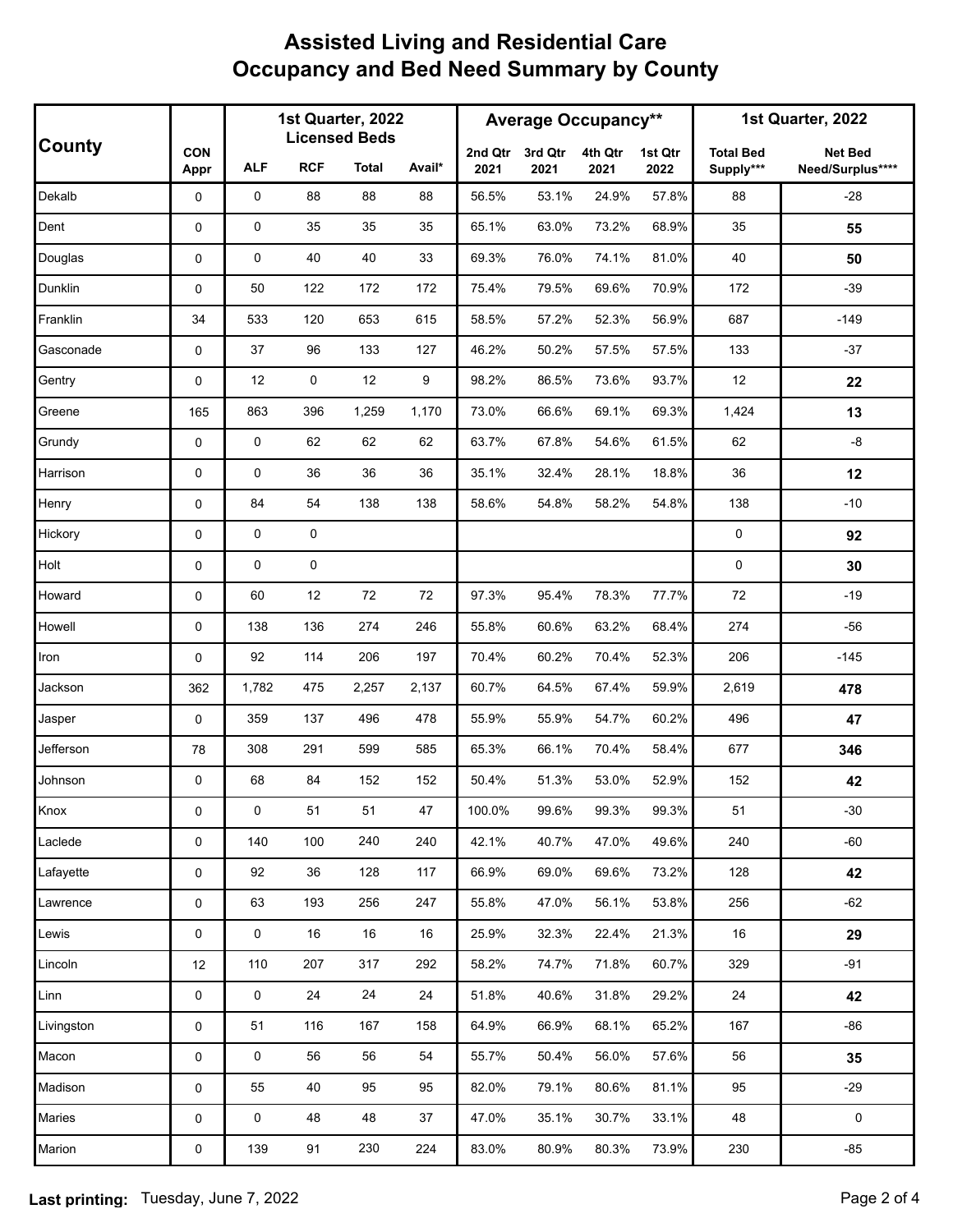|               |                    | 1st Quarter, 2022<br><b>Licensed Beds</b> |             |       |        | <b>Average Occupancy**</b> |                 |                 |                 | 1st Quarter, 2022             |                                    |
|---------------|--------------------|-------------------------------------------|-------------|-------|--------|----------------------------|-----------------|-----------------|-----------------|-------------------------------|------------------------------------|
| <b>County</b> | <b>CON</b><br>Appr | <b>ALF</b>                                | <b>RCF</b>  | Total | Avail* | 2nd Qtr<br>2021            | 3rd Qtr<br>2021 | 4th Qtr<br>2021 | 1st Qtr<br>2022 | <b>Total Bed</b><br>Supply*** | <b>Net Bed</b><br>Need/Surplus**** |
| McDonald      | 0                  | 0                                         | 0           |       |        |                            |                 |                 |                 | 0                             | 94                                 |
| Mercer        | 0                  | 0                                         | 12          | 12    | 12     | 41.2%                      | 36.8%           | 37.0%           | 50.0%           | 12                            | 10                                 |
| Miller        | 0                  | 70                                        | 105         | 175   | 150    | 53.2%                      | 62.2%           | 56.4%           | 55.4%           | 175                           | $-30$                              |
| Mississippi   | 0                  | $\mathbf 0$                               | 8           | 8     | 8      |                            |                 | 0.0%            | 0.0%            | 8                             | 50                                 |
| Moniteau      | 0                  | 0                                         | 58          | 58    | 58     | 50.8%                      | 55.6%           | 24.7%           | 53.6%           | 58                            | 13                                 |
| Monroe        | 0                  | 0                                         | 84          | 84    | 54     | 63.1%                      | 64.3%           | 65.2%           | 45.8%           | 84                            | $-29$                              |
| Montgomery    | 0                  | 0                                         | 45          | 45    | 45     | 26.7%                      | 25.1%           | 19.2%           | 21.8%           | 45                            | 23                                 |
| Morgan        | 0                  | $\mathbf 0$                               | 134         | 134   | 134    | 31.9%                      | 30.5%           | 30.6%           | 29.0%           | 134                           | $\mathbf 0$                        |
| New Madrid    | 0                  | 0                                         | $\pmb{0}$   |       |        |                            |                 |                 |                 | 0                             | 86                                 |
| Newton        | 0                  | 154                                       | 140         | 294   | 278    | 44.9%                      | 50.9%           | 48.1%           | 44.6%           | 294                           | $-2$                               |
| Nodaway       | 0                  | 55                                        | 50          | 105   | 95     | 60.0%                      | 62.9%           | 65.1%           | 60.6%           | 105                           | $-12$                              |
| Oregon        | 0                  | 39                                        | $\mathbf 0$ | 39    | 35     |                            | 76.0%           | 83.3%           | 84.5%           | 39                            | 23                                 |
| Osage         | 0                  | 0                                         | 52          | 52    | 46     | 54.4%                      | 59.3%           | 54.5%           | 64.8%           | 52                            | 17                                 |
| Ozark         | 0                  | $\mathbf 0$                               | $\pmb{0}$   |       |        |                            |                 |                 |                 | 0                             | 68                                 |
| Pemiscot      | 0                  | 0                                         | $\pmb{0}$   |       |        |                            |                 |                 |                 | 0                             | 68                                 |
| Perry         | 0                  | 0                                         | 115         | 115   | 94     | 61.5%                      | 59.2%           | 55.9%           | 59.8%           | 115                           | $-15$                              |
| Pettis        | 3                  | 249                                       | 129         | 378   | 373    | 76.6%                      | 74.3%           | 76.7%           | 79.7%           | 381                           | $-186$                             |
| Phelps        | 0                  | 216                                       | 32          | 248   | 248    | 56.8%                      | 65.5%           | 63.0%           | 65.1%           | 248                           | $-43$                              |
| Pike          | 21                 | 88                                        | 25          | 113   | 107    | 79.9%                      | 77.2%           | 75.4%           | 79.7%           | 134                           | $-47$                              |
| Platte        | 120                | 568                                       | 135         | 703   | 680    | 73.4%                      | 76.4%           | 76.3%           | 63.1%           | 823                           | $-331$                             |
| Polk          | $\mathsf 0$        | 0                                         | 197         | 197   | 177    | 83.7%                      | 85.6%           | 87.5%           | 89.4%           | 197                           | $-29$                              |
| Pulaski       | 0                  | $\pmb{0}$                                 | $\mathsf 0$ |       |        | 100.0%                     |                 |                 |                 | 0                             | 132                                |
| Putnam        | 0                  | 0                                         | $12\,$      | 12    | 12     | 40.1%                      | 33.3%           | 25.0%           | 25.0%           | 12                            | 17                                 |
| Ralls         | 0                  | 0                                         | 16          | 16    | 16     | 100.0%                     | 100.0%          | 100.0%          | 100.0%          | 16                            | 47                                 |
| Randolph      | 0                  | 192                                       | 20          | 212   | 200    | 68.1%                      | 76.8%           | 56.1%           | 82.2%           | 212                           | $-99$                              |
| Ray           | 0                  | 55                                        | 0           | 55    | 55     | 79.7%                      | 79.8%           | 79.3%           | 80.6%           | 55                            | 61                                 |
| Reynolds      | 0                  | 0                                         | 12          | 12    | 12     | 83.3%                      | 82.0%           | 75.0%           | 76.7%           | 12                            | 26                                 |
| Ripley        | 0                  | 66                                        | $\pmb{0}$   | 66    | 50     | 87.9%                      | 96.7%           | 87.3%           | 87.3%           | 66                            | 6                                  |
| Saline        | 0                  | 180                                       | 33          | 213   | 193    | 52.2%                      | 49.6%           | 48.4%           | 48.1%           | 213                           | $-101$                             |
| Schuyler      | 0                  | 0                                         | $\mathsf 0$ |       |        |                            |                 |                 |                 | 0                             | 27                                 |
| Scotland      | 0                  | $\mathbf 0$                               | $\mathsf 0$ |       |        | 31.8%                      | 33.5%           | 23.9%           |                 | 0                             | 23                                 |
| Scott         | 0                  | 164                                       | $\pmb{0}$   | 164   | 159    | 83.4%                      | 80.2%           | 72.6%           | 45.9%           | 164                           | ${\bf 28}$                         |